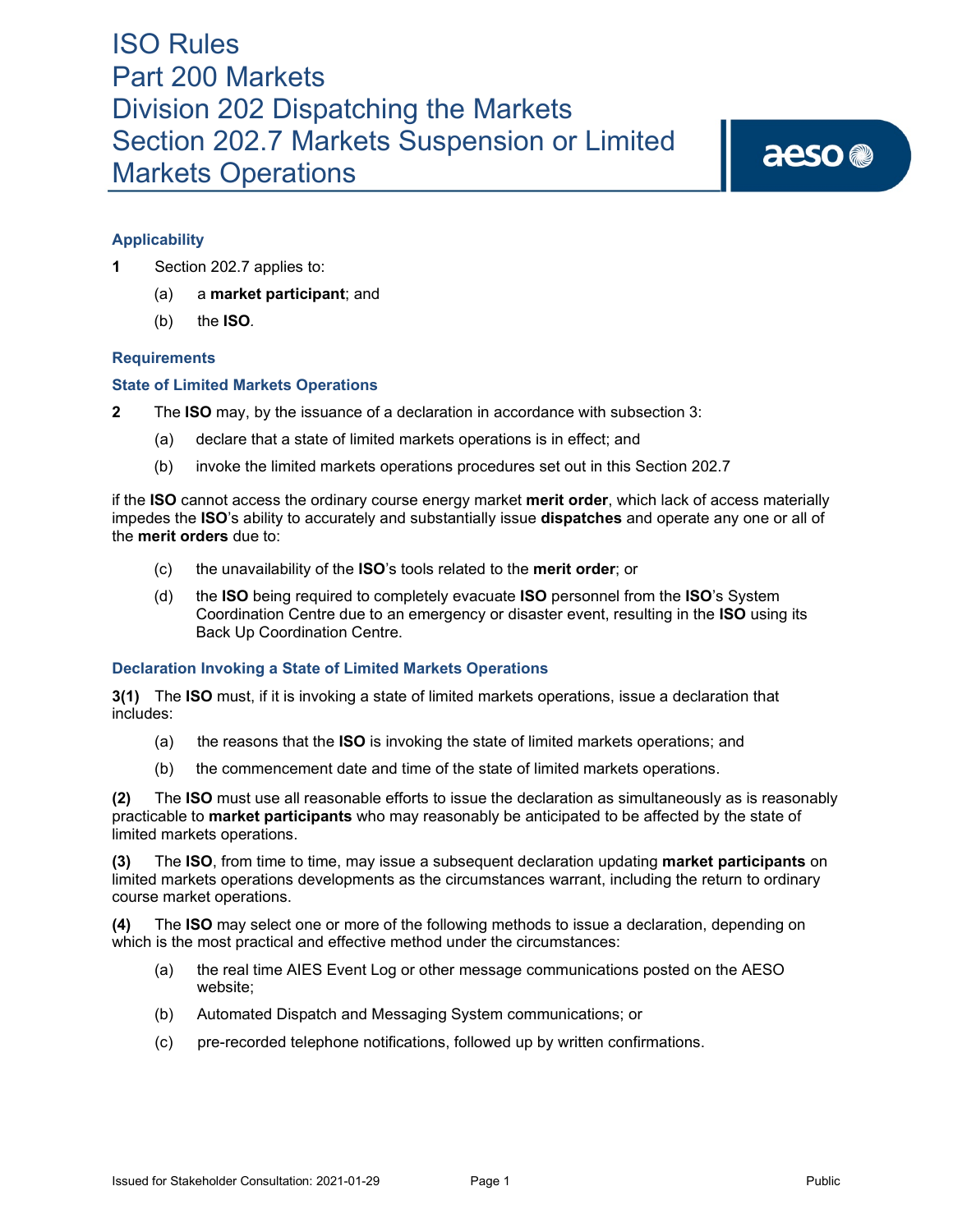aeso<sup>®</sup>

### **Dispatches During a State of Limited Markets Operations**

- **4(1)** The **ISO** must, during a state of limited markets operations:
	- (a) use the most current and reasonably accurate **merit orders** then available to the **ISO** under the circumstances, to continue to issue **dispatches** in a manner which is as close as possible to ordinary course operations; and
	- (b) subject to subsection 4(2), use all reasonable efforts to ensure that any **dispatches** the **ISO** has issued for **dispatch down services** and **ancillary services** at the commencement of the state of limited markets operations remain in effect until termination of the state of limited markets operations.

**(2)** The **ISO** may, if the system marginal price exceeds the reference price during a state of limited markets operations, terminate any one or all of the **dispatch down services** referred to in subsection 4(1)(b) until the termination of the state of limited markets operations.

### **Energy Market Pricing During a State of Limited Markets Operations**

**5** The **ISO** must, during a state of limited markets operations, determine the energy market **pool price** as the system marginal price at each minute, which must be the highest eligible **pool asset**  marginal price of all **pool assets** to meet **system load** in the energy market **merit order** referred to in subsection 4(1)(a).

### **Other Pricing During a State of Limited Markets Operations**

- **6** The **ISO** must, during a state of limited markets operations:
	- (a) make **dispatch down service** payments based on the system marginal price in each minute; and
	- (b) make **ancillary services** payments based on the **pool price**;

but may suspend uplift payments and payments for **transmission constraint rebalancing** that would otherwise be payable in accordance with Section 103.4 of the **ISO rules**, *Power Pool Financial Settlement*.

### **Termination of a State of Limited Markets Operations**

**7(1)** The **ISO** must, by issuing a declaration, terminate a state of limited markets operations as soon as it restores ordinary course access to the **merit orders**.

**(2)** The **ISO** must use the most practical and effective communication method referenced in subsection 3(4) to issue a declaration to **market participants** that the **ISO** has terminated a state of limited markets operations and ordinary course **merit order** operations are to recommence by the date and time specified in the declaration.

#### **State of Markets Suspension**

- **8(1)** The **ISO** may, once an approval is granted under subsection 8(2) and if:
	- (a) the **interconnected electric system** is experiencing a blackout;
	- (b) the **interconnected electric system** is breaking up into 2 or more **electrical islands** causing **transmission market constraints** that significantly limit or prohibit markets operations; or
	- (c) the **ISO** is unable to continue in a state of limited markets operations under this Section 202.7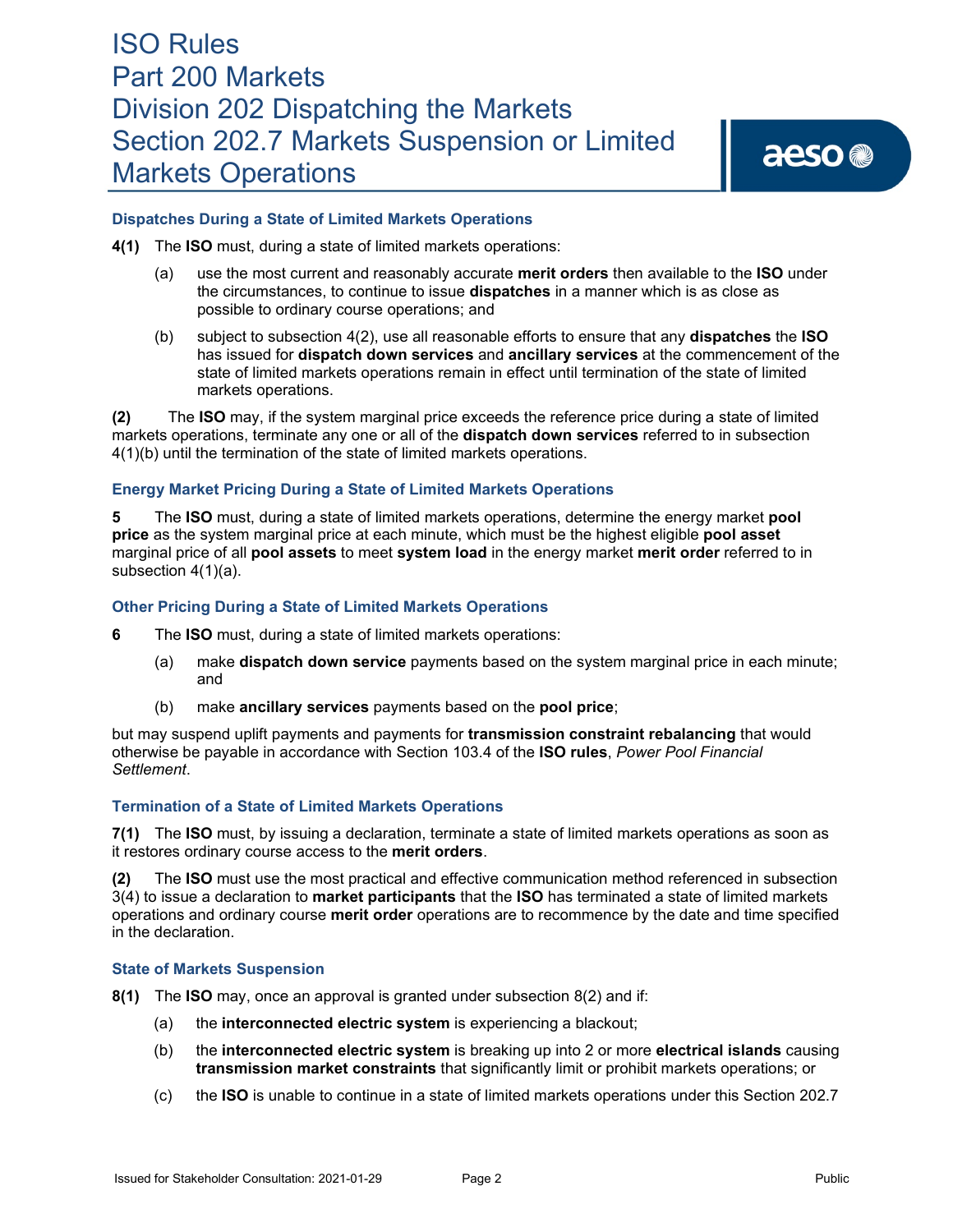#### because:

- (i) the **ISO** no longer can use the most current and reasonably accurate energy market **merit order** due to material variances between that energy market **merit order** and the energy production capabilities of the **pool assets** associated with the energy market **merit order**; or
- (ii) the **ISO** no longer can perform and operate **merit order** functions at the Back Up Coordination Centre as referenced in subsection 2(d);

issue a declaration in accordance with subsection 9 invoking a state of markets suspension for the energy market, the **ancillary services** market and the **dispatch down service** market, and implementing the markets suspension procedures set out in this Section 202.7.

**(2)** The **ISO** may not issue a declaration invoking a state of markets suspension without the approval of the Chief Executive Officer of the **ISO** or a designee, but if the **interconnected electric system** is experiencing a blackout as referenced under subsection 8(1)(a), then the **ISO** may, by declaration in accordance with subsection 9, invoke a state of markets suspension without Chief Executive Officer approval.

### **Declaration Invoking a State of Markets Suspension**

- **9(1)** The **ISO** must, if it is invoking a state of markets suspension, issue a declaration that includes:
	- (a) the reasons that the **ISO** is invoking the state of markets suspension; and
	- (b) the commencement date and time of the state of markets suspension.

**(2)** The **ISO** must use all reasonable efforts to issue the declaration as simultaneously as is reasonably practicable to **market participants** who may reasonably be anticipated to be affected by the state of markets suspension.

**(3)** The **ISO**, from time to time, may issue a subsequent declaration updating **market participants** on markets suspension developments as the circumstances warrant, including the return to ordinary course market operations.

**(4)** The **ISO** may select one or more of the following methods to issue the declaration, depending on which is the most practical and effective method under the circumstances:

- (a) the real time AIES Event Log or other message communications posted on the AESO website;
- (b) Automated Dispatch and Messaging System communications; or
- (c) pre-recorded telephone notifications, followed up by written confirmation.

### **Effect of a State of Markets Suspension**

- **10** The **ISO**:
	- (a) is not required to follow the **merit orders**; and
	- (b) must determine the system marginal price in accordance with subsection 11;

during the period of time a state of markets suspension is in effect.

### **System Marginal Pricing during a State of Markets Suspension**

**11** The **ISO** must, during a state of markets suspension, determine the system marginal price at each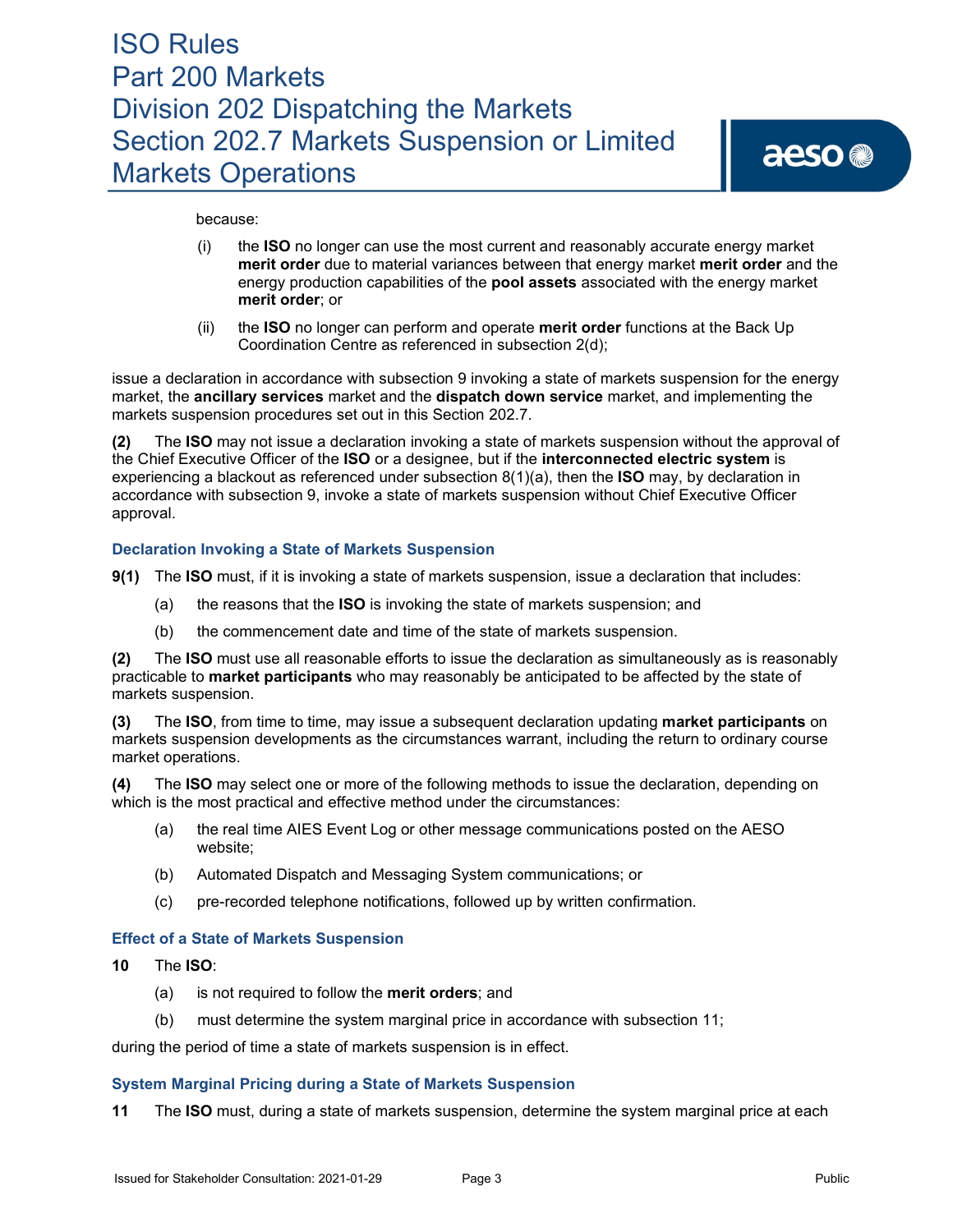minute, which price must be either the prior 30 **day** average **on peak** price or **off peak** price, depending on the hour of **day** the state of markets suspension is in effect.

### **Operating Costs Recovery for Certain Market Participants**

**12(1)** The **ISO** must, if for a state of markets suspension a **market participant** does not recover from energy receipts revenue all operating costs, as specified in subsection 12(2) below, for any **pool asset** that operated during that state of market suspension, pay to the **market participant** an additional amount up to, but not in excess of, those operating costs, net of the energy receipts revenue.

**(2)** A **market participant** may, subject to subsection 12(3), include the following in the operating costs referred to in subsection 12(1):

- (a) variable **supply transmission service** charges which are the actual cost of all variable charges from *Rate Schedule STS* of the **ISO tariff**, including the applicable **loss factor** charge or credit;
- (b) variable operating and maintenance charges;
- (c) fuel cost to operate the **pool asset**; and
- (d) other related reasonable costs the **ISO** approves.

**(3)** A **market participant** may, if during a state of markets suspension it incurs start-up costs for a **pool asset** as the result of receiving a **directive** to start-up the **pool asset**, and then subsequently the **market participant**:

- (a) receives a **directive** to shut down the same **pool asset**; or
- (b) receives a **dispatch** to terminate energy delivery or consumption for the same **pool asset**  upon the termination of the markets suspension and the return to ordinary course operations;

include those start-up costs in the operating costs to be recovered in accordance with subsection 12(2).

**(4)** The **ISO** must include as a line item in a **power pool** statement to a **pool participant** any charge required for the **ISO** to recover any costs associated with the payment of operating costs net of energy receipts revenue due to a markets suspension under this Section 202.7.

### **Termination of a State of Markets Suspension**

**13(1)** The **ISO** must, by issuing a declaration, terminate a state of markets suspension as soon as it restores ordinary course markets operations.

**(2)** The **ISO** must use the most practical and effective communication methods referenced in subsection 9(4) to issue a declaration to **market participants** that the **ISO** has terminated a state of markets suspension and ordinary course markets operations are to recommence by the date and time specified in the declaration.

**(3)** The **ISO** must publish a preliminary report on the AESO website, no later than 5 **business days**  following the last **day** of a state of markets suspension, containing a summary of events and circumstances which led to the **ISO** invoking the state of markets suspension.

**(4)** The **ISO** must publish a final report on the AESO website, no later than 20 **business days**  following the termination of a state of markets suspension, containing details on how the **ISO** managed the markets suspension situation and the **interconnected electric system** during the state of markets suspension, and the efforts the **ISO** undertook to return the markets to ordinary course markets operations.